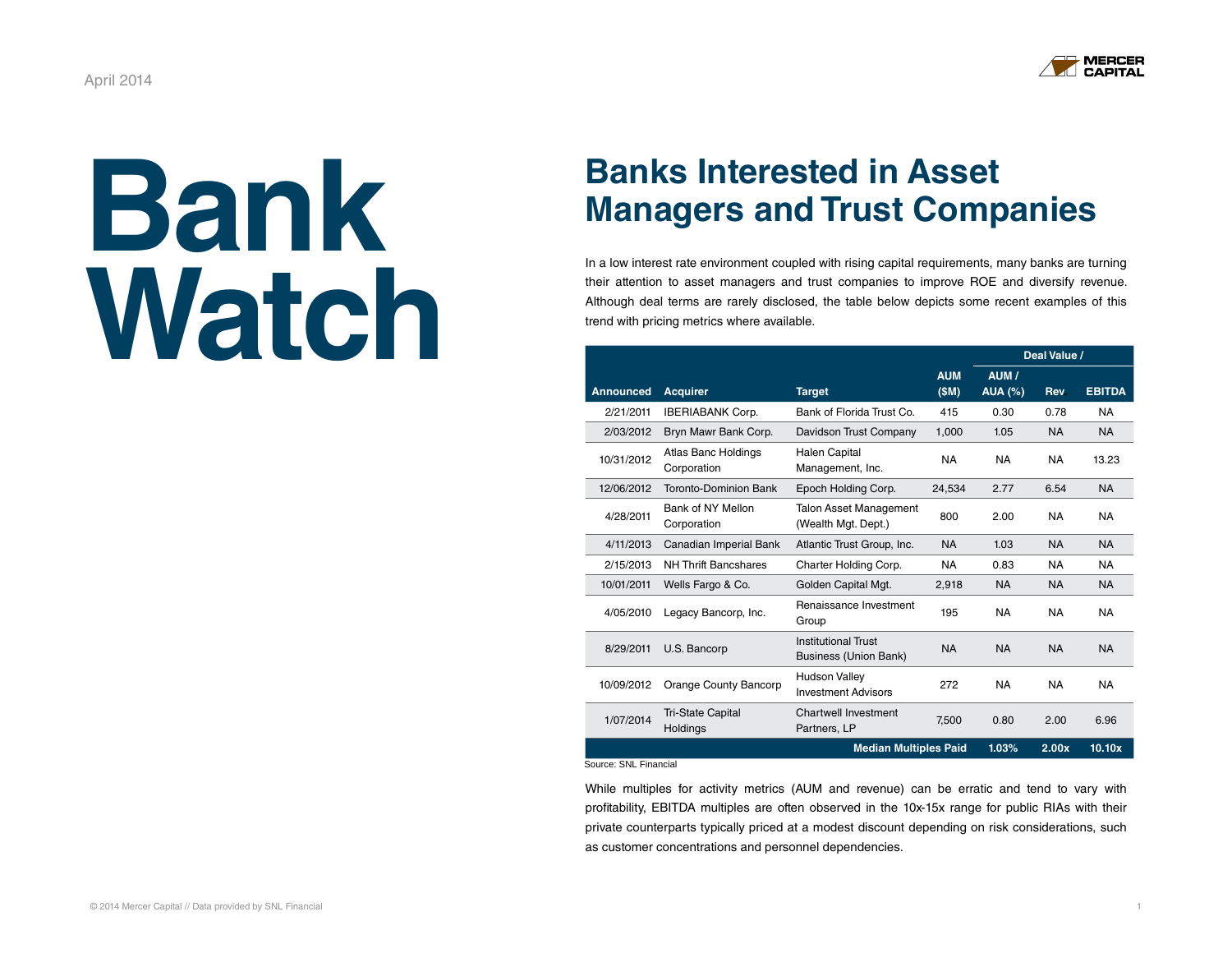#### **[Mercer Capital's](http://mercercapital.com/insights/newsletters/bank-watch/) Bank Watch April 2014 April 2014 April 2014**

Powered by a fairly steady market tailwind over the last few years, many asset managers and trust companies have more than doubled in value since the financial crisis and may finally be posturing towards some kind of exit opportunity to take advantage of this growth. Despite the richer valuations, banks and other financial institutions are starting to take notice for a multitude of reasons:

- Exposure to fee income that is uncorrelated to interest rates
- » Minimal capital requirements to grow AUM and AUA
- » Higher margins and ROEs relative to traditional banking activities
- » Greater degree of operating leverage gains in profitability with management fees
- Largely recurring revenue with monthly or quarterly billing cycles
- Potential for cross-selling opportunities with bank's existing trust customers

Still, there are often several overlooked deal considerations that banks and other interested parties should be apprised of prior to purchasing an asset manager or trust company. We've outlined our top three considerations when looking to purchase these kinds of businesses in today's environment:

- **1. Price**. With most of the domestic equity markets at peak levels, asset manager valuations have never been higher, and purchasing an RIA or trust company prior to a market downturn or correction often leads to disappointing returns on investment. There may be some temptation to pay a higher earnings multiple based on rule-ofthumb activity metrics (% of AUM or revenue), but we would typically advise against paying above normal multiples of ongoing EBITDA for a closely held asset manager, absent significant synergies or growth prospects for the target company.
- **2. Structure**. Since many asset managers and trust companies are heavily dependent upon a few staff members for investing acumen or key client relationships, many deals are structured as earn-outs to ensure business continuity following the transaction. These deals tend to take place over three to seven years with a third to half of the total consideration paid out in the form of an earn-out based on future performance.
- **3. Degree of operational autonomy**. Asset managers (and their clients) value independence. Institutional investors typically have to consent to any significant

change in ownership to retain their business following a transaction and may not be willing to do so if they feel that their asset manager's independence is compromised. Senior managers at the target firm will likely need to be assured that the new owner will exert minimal interference on operations and strategic initiatives if key personnel are to be retained after the merger.

Perhaps because of these considerations, it is estimated that less than 1% of the 11,000 RIAs and independent trust companies transact in a given year. Still, with an aging ownership demographic and uniquely attractive business model to many prospective buyers, it is reasonable to assume that more asset managers and trust companies will transact in the coming years.

Mercer Capital provides asset management, trust companies, and investment consultants with corporate valuation, financial reporting valuation, transaction advisory, portfolio valuation, and related services. For more information, please contact us.

Brooks Hammer

**Brooks K. Hamner, CFA** hamnerb@mercercapital.com

#### **What We're Reading**

J.V. Rizzi had an interesting article on *AmericanBanker.com* about small bank M&A and key questions to consider in a transaction in an article entitled "Dithering on M&A Could Be Deadly for Small Banks."

#### http://mer.cr/R5Ve4f

Great read from Harvard Winters on "What Warren Buffett Can Teach Banks About Shareholder Value" at *AmericanBanker.com*.

#### http://mer.cr/1i4ZQky

*BankDirector* has an interesting piece where they asked a panel of bank attorneys "What has been the impact so far of the CFPB?"

http://mer.cr/1oQ0PKE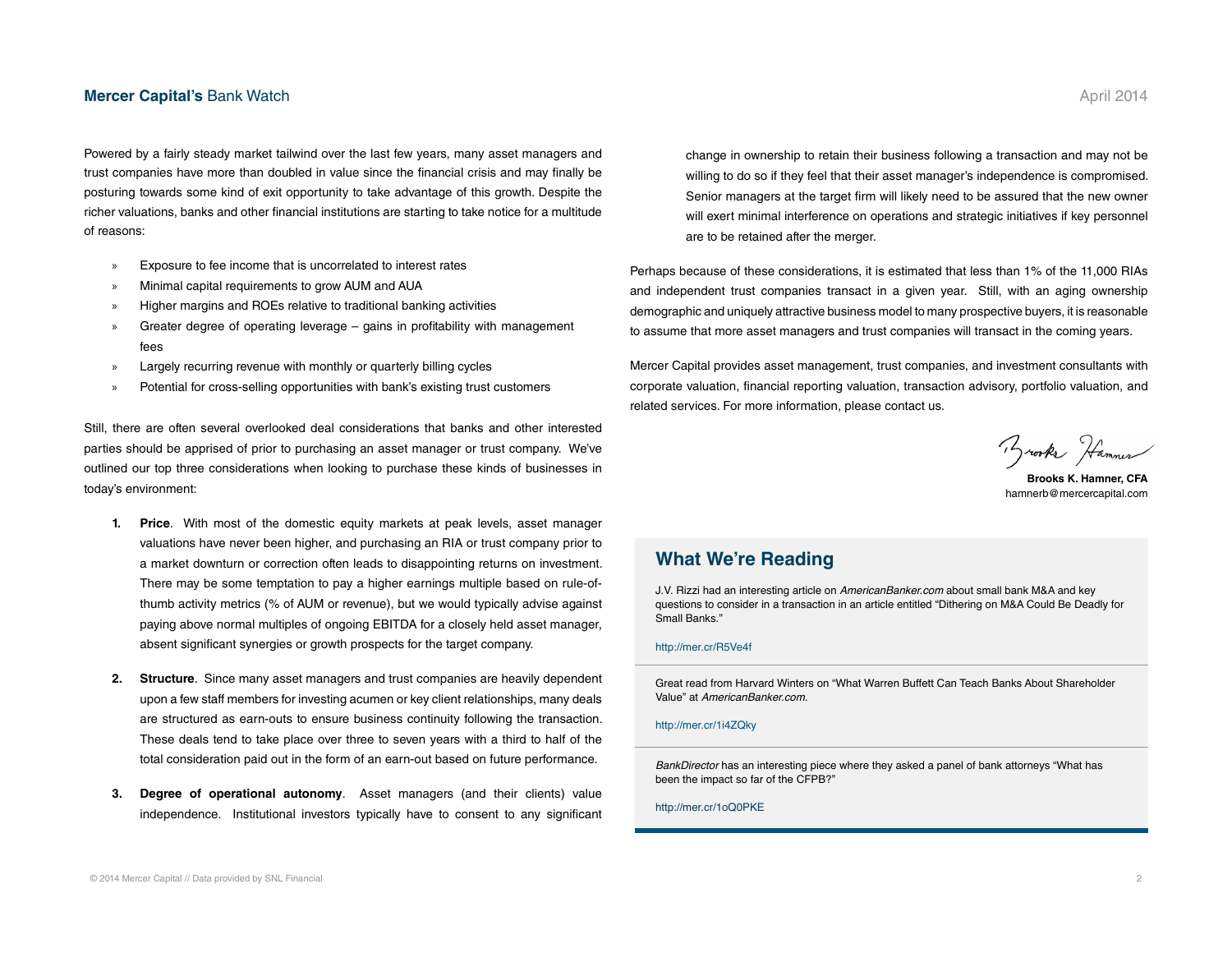#### **Mercer Capital's [Public Market Indicators](http://mercercapital.com/insights/newsletters/bank-watch/) April 2014**



#### **Mercer Capital's Bank Group Index Overview <b>Return Stratification of U.S. Banks Return Stratification of U.S. Banks**





#### **Median Valuation Multiples**

|                             | <b>Median Total Return</b> |              |                | Median Valuation Multiples as of March 31, 2014 |                           |                                |                              |                                       |                          |  |
|-----------------------------|----------------------------|--------------|----------------|-------------------------------------------------|---------------------------|--------------------------------|------------------------------|---------------------------------------|--------------------------|--|
| Indices                     | Month-to-Date              | Year-to-Date | Last 12 Months | Price/<br>LTM EPS                               | Price / 2014<br>$(E)$ EPS | Price / 2015 (E)<br><b>EPS</b> | Price /<br><b>Book Value</b> | Price / Tangible<br><b>Book Value</b> | <b>Dividend</b><br>Yield |  |
| Atlantic Coast Index        | 1.71%                      | 2.36%        | 18.22%         | 14.66                                           | 16.41                     | 13.34                          | 111.5%                       | 120.8%                                | $2.0\%$                  |  |
| Midwest Index               | 1.92%                      | 5.02%        | 34.97%         | 13.97                                           | 14.33                     | 12.66                          | 117.5%                       | 129.3%                                | 1.9%                     |  |
| Northeast Index             | 3.01%                      | 0.81%        | 22.59%         | 14.50                                           | 14.35                     | 12.79                          | 128.5%                       | 136.4%                                | 3.3%                     |  |
| Southeast Index             | 3.39%                      | 0.39%        | 20.80%         | 14.58                                           | 14.01                     | 13.61                          | 126.2%                       | 131.1%                                | 1.9%                     |  |
| West Index                  | 2.01%                      | 3.48%        | 28.75%         | 17.45                                           | 16.93                     | 14.58                          | 135.6%                       | 140.5%                                | 1.8%                     |  |
| <b>Community Bank Index</b> | 2.30%                      | 1.79%        | 24.73%         | 14.58                                           | 15.36                     | 13.50                          | 119.6%                       | 130.5%                                | 2.1%                     |  |
| <b>SNL Bank Index</b>       | 4.83%                      | 4.59%        | 31.18%         | na                                              | na                        | na                             | na                           | na                                    | na                       |  |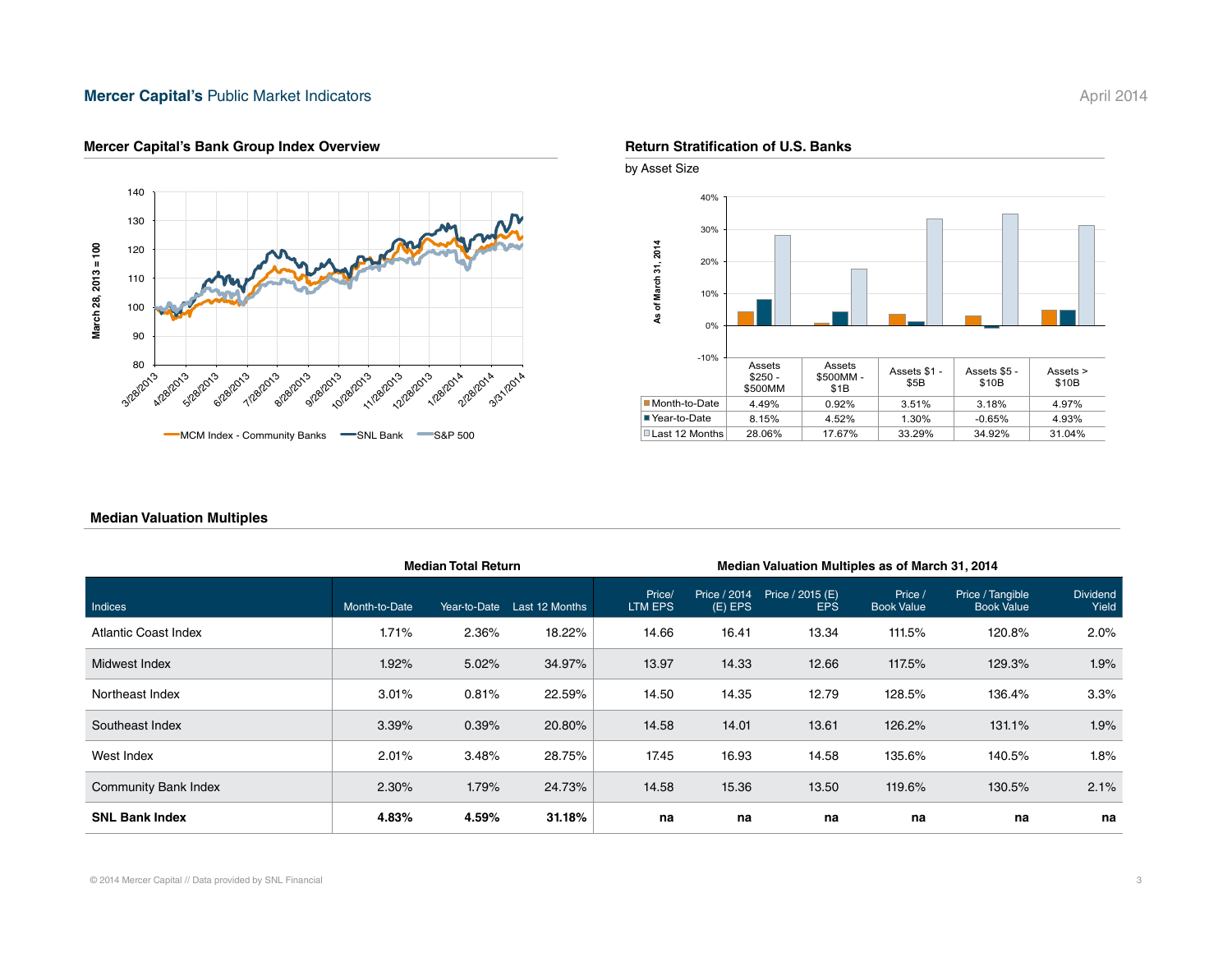#### **Mercer Capital's [M&A Market Indicators](http://mercercapital.com/insights/newsletters/bank-watch/)** April 2014

#### **Median Price/Earnings Multiples**

*Target Banks Assets <\$5B and LTM ROE >5%*



#### **Median Core Deposit Multiples**

*Target Banks Assets <\$5B and LTM ROE >5%*



#### **Median Price/Tangible Book Value Multiples**

*Target Banks Assets <\$5B and LTM ROE >5%*



#### **Median Valuation Multiples for M&A Deals**

*Target Banks Assets <\$5B and LTM ROE >5%, through March, 2014*

| <b>Regions</b>               | Price /<br><b>LTM</b><br><b>Earnings</b> | Price /<br>Tang.<br><b>BV</b> | Price /<br>Core Dep<br>Premium | No.<br>of<br><b>Deals</b> | <b>Median</b><br><b>Deal</b><br><b>Value</b> | Target's<br><b>Median</b><br><b>Assets</b> | Target's<br><b>Median</b><br><b>LTM</b><br><b>ROAE (%)</b> |
|------------------------------|------------------------------------------|-------------------------------|--------------------------------|---------------------------|----------------------------------------------|--------------------------------------------|------------------------------------------------------------|
| Atlantic Coast               | nm                                       | nm                            | nm                             | 0                         | nm                                           | nm                                         | nm                                                         |
| Midwest                      | 29.57                                    | 1.98                          | 11.8%                          | 13                        | 113.43                                       | 117,155                                    | 7.03%                                                      |
| Northeast                    | 17.90                                    | 1.79                          | 11.3%                          | 3                         | 131.86                                       | 907,683                                    | 8.96%                                                      |
| Southeast                    | 15.78                                    | 1.63                          | 10.8%                          | 5                         | 112.00                                       | 664,161                                    | 10.52%                                                     |
| West                         | 25.69                                    | 1.33                          | 4.7%                           | 6                         | 37.50                                        | 157,077                                    | 7.42%                                                      |
| <b>Nat'l Community Banks</b> | 17.50                                    | 1.63                          | 9.2%                           | 27                        | 69.59                                        | 221,343                                    | 8.51%                                                      |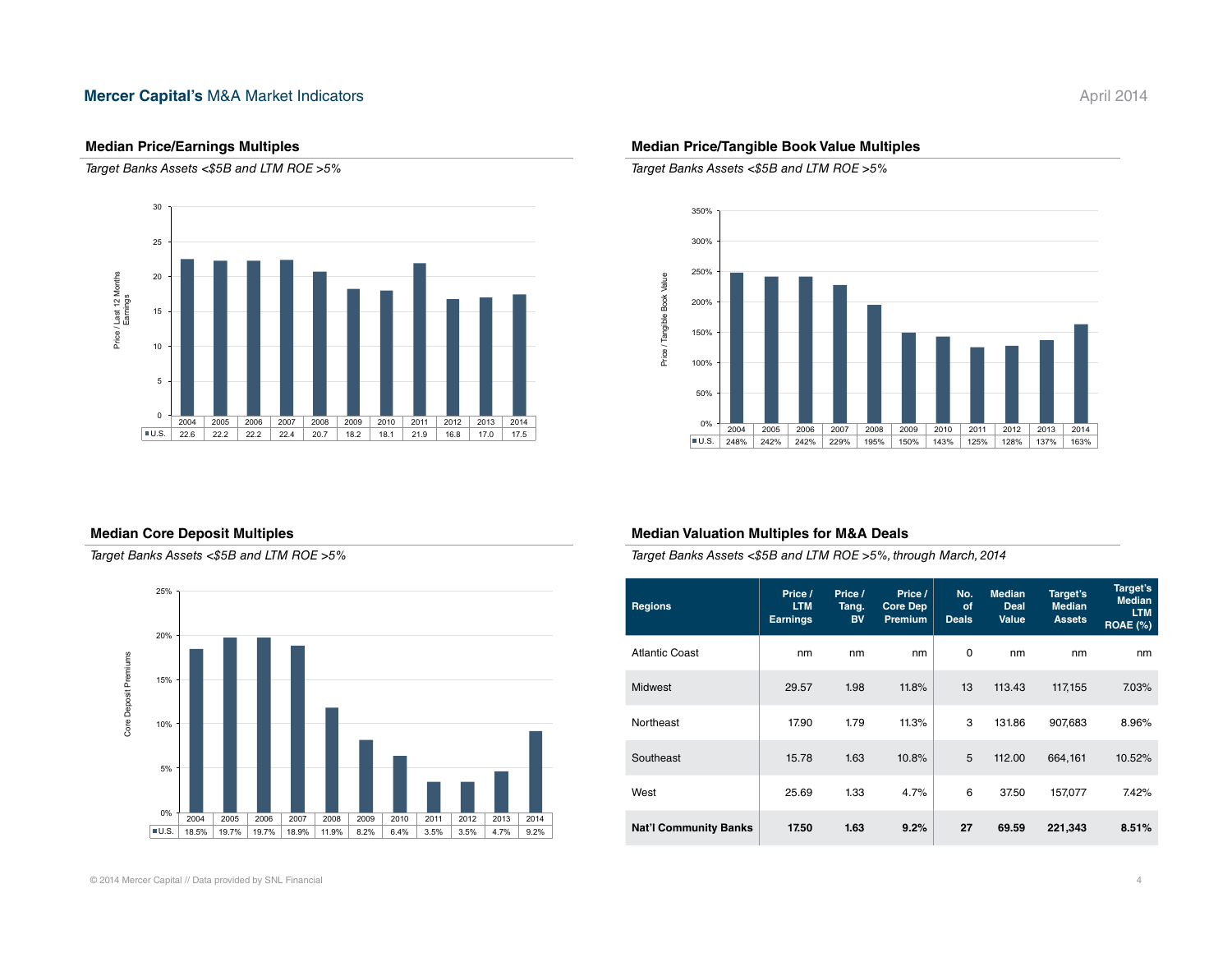## **Mercer Capital's Regional Public Bank Peer Reports**

Updated weekly, Mercer Capital's Regional Public Bank Peer Reports offer a closer look at the market pricing and performance of publicly traded banks in the states of five U.S. regions. Click on the map to view the reports from the representative region.



**[Atlantic Coast](http://mercercapital.com/insights/rbprs/rbpr-ac/) [Midwest](http://mercercapital.com/insights/rbprs/rbpr-mw/)**







**[Northeast](http://mercercapital.com/insights/rbprs/rbpr-ne/)**





**[West](http://mercercapital.com/insights/rbprs/rbpr-w/)**